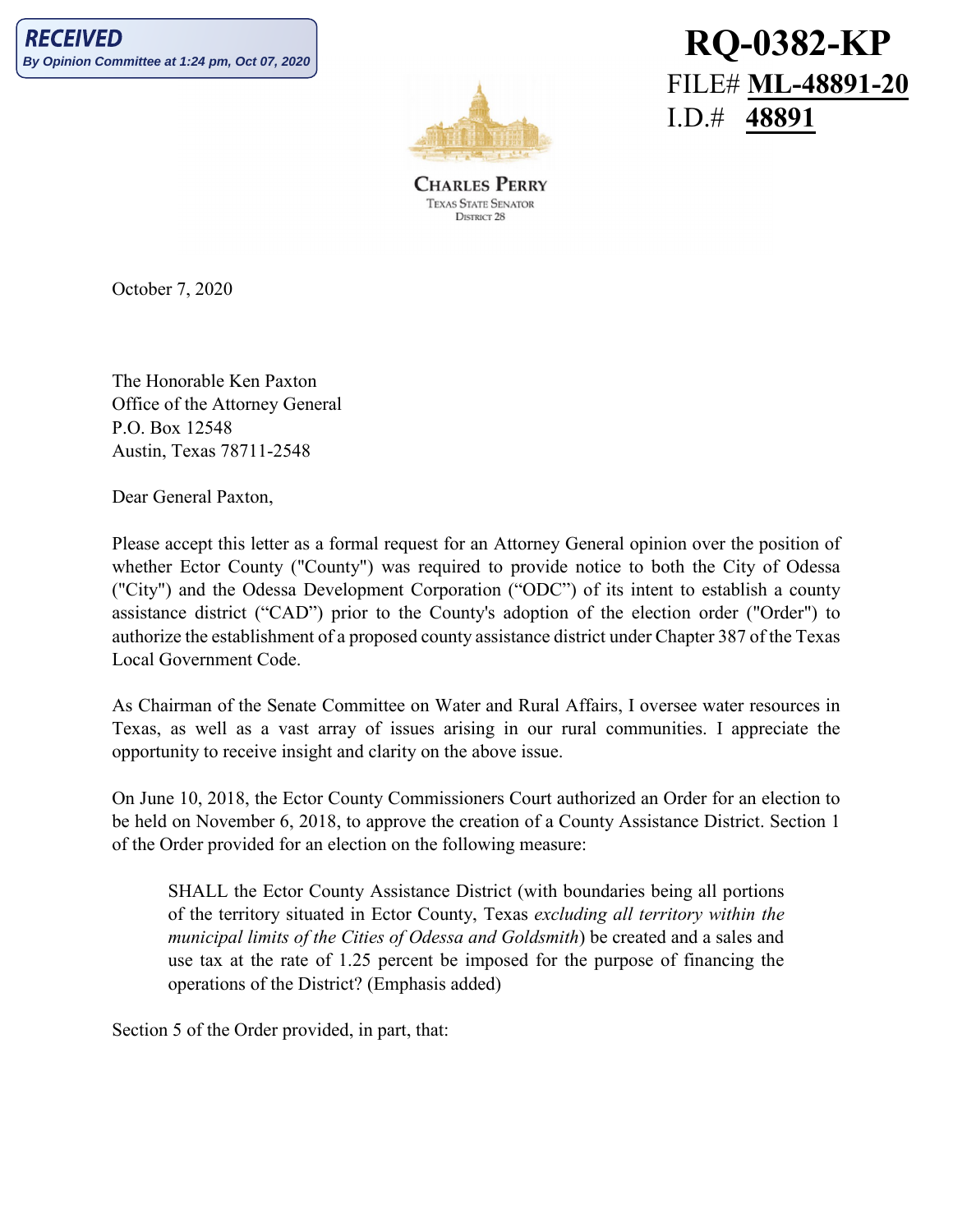Ballots shall be prepared in accordance with the Texas Election Code, and permit electors to vote "FOR" or "AGAINST" the aforesaid measure which shall appear on the ballot substantially as follows:

ECTOR COUNTY ASSISTANCE PROPOSITION A "AUTHORIZING THE CREATION OF THE ECTOR COUNTY ASSISTANCE DISTRICT AND THE IMPOSITION OF A SALES AND USE TAX AT THE RATE OF 1.25 PERCENT FOR THE PURPOSE OF FINANCING THE OPERATIONS OF THE DISTRICT"

According to Section 387.003(b-1) of the Local Government Code, prior to an election the County must provide notice of its intent to any municipality that has territory included in the proposed district, and also provide notice to the board of directors of any development corporation under Chapter 504 created by the municipality. However, Ector County did not provide notice of the boundaries to the City or to the Board of Directors of the Odessa Development Corporation, which is the Chapter 504 development corporation established by the City. Pursuant to Chapter 387, the County was required to include in the area of the proposed District all of the unincorporated area of the County, which includes the area of extraterritorial jurisdiction ("ETJ") of the City, located in Ector County, an area in which the combined local sales tax would not exceed the maximum local sales tax rate at the time of the adoption of the Order.

Ector County asserts that they were not obligated to provide notice, because the District excluded the City from the boundaries of the proposed district and accordingly, Section 387.003 (b-1) did not require the County to give notice to the City.

On August 18, 2018, the City Council initiated annexation proceedings in the ETJ of the City in response to requests for voluntary annexation submitted by property owners under the terms of existing industrial district contracts. On November 27, 2018, the City Council enacted Ordinance 2018-46 which annexed various tracts in the City's ETJ effective as of January 1, 2019, except for one tract with an effective date of May 1, 2019. The City Secretary submitted a copy of the annexation ordinance to the Comptroller on December 20, 2018. The Comptroller, in a letter to interim City Attorney Gary Landers, postponed the imposition of the sales tax in the annexed area until April [1](#page-1-0), 2019.<sup>1</sup> While the annexation was moving forward, on November 6, 2018, the creation of the CAD was approved by voters. The County then submitted a copy of the canvass order to the Comptroller of Public Accounts.<sup>[2](#page-1-1)</sup> By operation of law, the proposed tax would not take affect until April 1, 2019, coincidentally the same day that the Comptroller's office allowed the annexation to take effect.

On April 1, 2019, the Comptroller posted the following description of the District sales tax without providing notice to the City or the ODC:

 $\overline{a}$ 

<span id="page-1-0"></span><sup>&</sup>lt;sup>1</sup> Attachment A.

<span id="page-1-1"></span><sup>2</sup> Attachment B.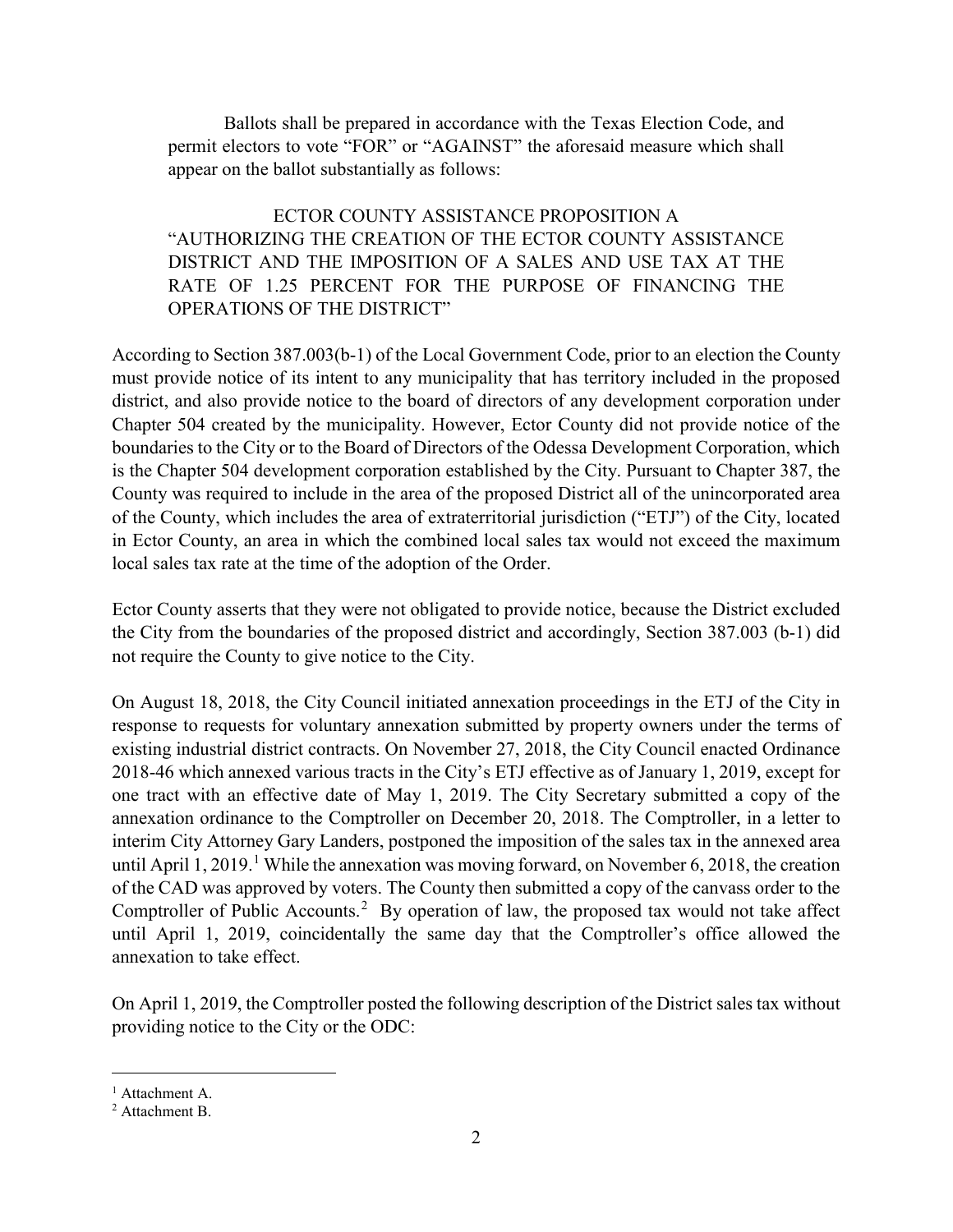The boundaries of the Ector County Assistance District are the same boundaries as Ector County, which has a County-wide hospital district that imposes a special purpose district sale and use tax. The district excludes the cities of Goldsmith and Odessa except for areas in the city of Odessa annexed on or after Nov. 27, 2018. This annexation created the unique area known as the Odessa/Ector County Assistance District Combined Area (6068606). Sales in this unique area must be reported using the local area code of 6068606. Please see information on Combined Area City Sales and Use Tax. Contact the district representative at 432-498-4100 for additional boundary information.

It is the City's assertion that the Comptroller was likely acting under the provisions of Section 321.101(e) and (f) of the Tax Code, which provides for an allocation of sales taxes by a process of reduction and withholding of portions of the local sales taxes.<sup>[3](#page-2-0)</sup> The Comptroller's application of Section 321.101(e) and Section 321.101(f) represents an express administrative determination that the District boundaries and the authorizing election exceeded the County's limited power to create the District. The effect of the stated administrative interpretation to include the City's 2018 annexed area resulted in the Comptroller effectively imposing sales taxes in the District's boundaries where the maximum combined sales tax rate was greater than two percent, resulting in a violation of Section 387.003 (b-1) of the Local Government Code. In addition, Section 321.101 (e) and (f) of the Tax Code cannot be used to allocate sales taxes in a district that cannot be created if it can include more than 2%. The only power to impose sales taxes granted to the Comptroller was to observe the statutory limitation on the County to define boundaries for the District so that the District's maximum combined sales tax did not exceed two percent.

As a result, the City and the ODC have not received the amount of money they would have received from the annexed area if the annexed area has been excluded from the District, nor the full amount of sales tax being imposed and remitted to the City and the ODC. In annexing areas, the City provides those areas with basic services. However, in order to pay for those services, the City collects sales and use tax and ad valorem taxes. Without the City's ability to collect sales and use taxes, the City would effectively be unable to grow in the future.

The voted proposition submitted to the CAD electorate therefore was the creation of a CAD that would exclude "all of the territory of the City of Odessa". On the basis of this express and public condition imposed on the proposition submitted to the CAD voters that the City would be excluded from the CAD, the proposition creating the CAD received a majority of the votes cast in the election.

Under Texas case law, where there is a conditional statement of public policy included in a voted proposition to be effective upon approval of the proposition that is submitted to the voters, the policy becomes an enforceable contract upon its approval.<sup>[4](#page-2-1) [5](#page-2-2) [6](#page-2-3)</sup> Further, under Texas law, the

l

<span id="page-2-1"></span><span id="page-2-0"></span><sup>3</sup> Section 321.101(e)-(f), Tax Code. 4 *Royalty v. Nicholson*, 411 S.W.2d 565, 571 (Tex. Civ. App. 1967), writ refused NRE (Apr. 26, 1967)

<span id="page-2-2"></span><sup>5</sup> *Black v. Strength* (112 Tex. 188), 246 S.W. 79 (1922)

<span id="page-2-3"></span><sup>6</sup> *Moore v. Coffman*, 109 Tex. 93, 95–96, 200 S.W. 374 (1918)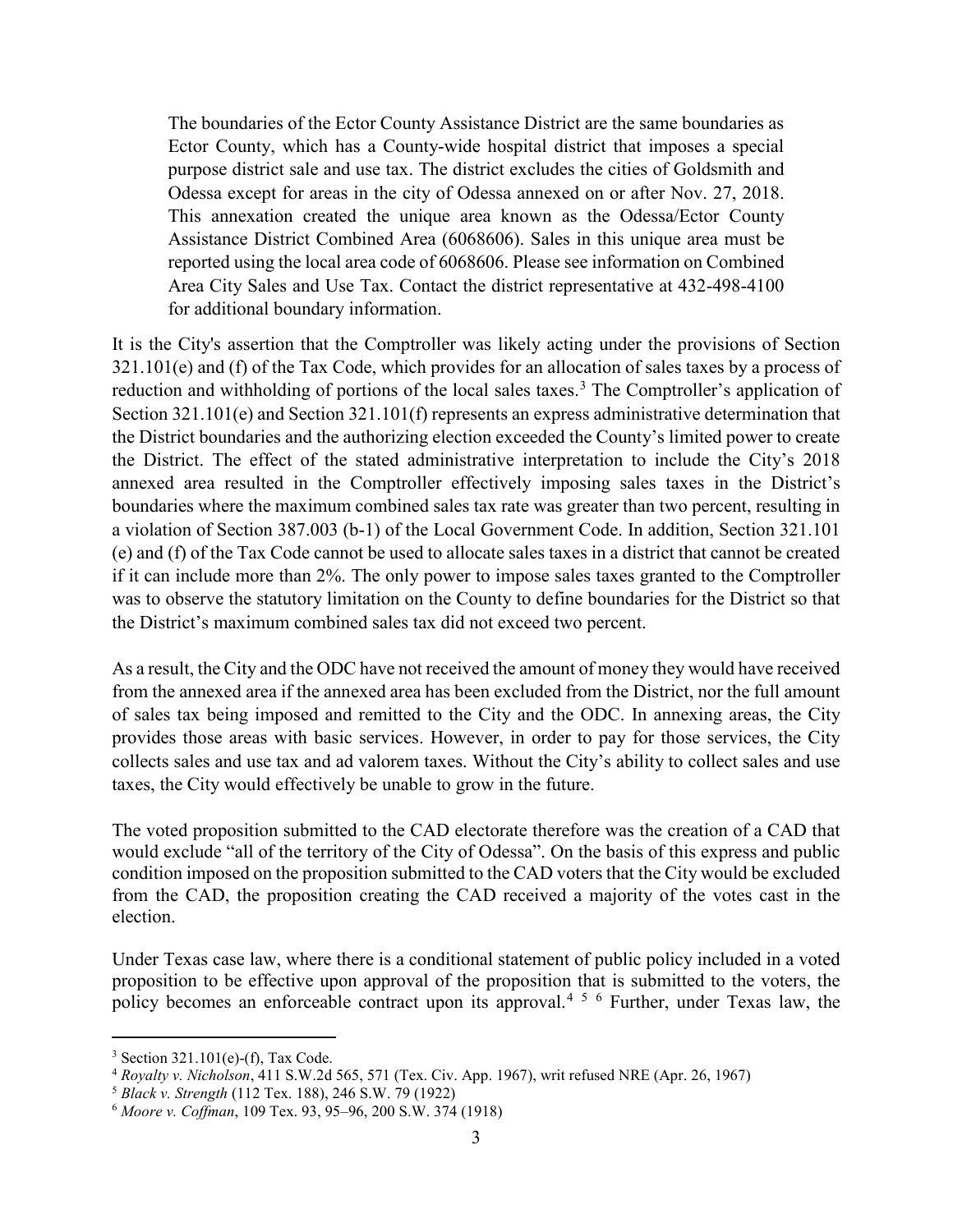County is required to comply with the contractual commitment it made with the voters in the CAD proposition to exclude any territory of the City of Odessa from the CAD. The County chose to propose to its voters the unconditional exclusion of the territory of the City of Odessa from the proposed CAD, as part of the proposition that also defined the boundaries of the CAD. This broad, unqualified exclusion of the City also recognized the power of the City to expand its territory, and for the CAD thereby to be reduced in area so as to comply with its contractual commitment to voters that if approved, the CAD would not thereafter include the City of Odessa.

Following the canvass of the CAD election, the CAD, as defined in the voted proposition, was created. But that creation was always subject to the condition and limitation that the Commissioners Court had chosen to place on its boundaries that it would exclude the City of Odessa. The County is limited under Texas law to the exercise of powers expressly granted by the Legislature. The limits of County authority were described by the Texas Supreme Court as follows:

The Constitution does not confer on the commissioners courts 'general authority over the County business' and such courts can exercise only such powers as the Constitution itself or the statutes have 'specifically conferred upon them'. See *Mills County v. Lampasas County*, 90 Tex. 603, 606, 40 S.W. 403, 404; *Anderson v. Wood*, 137 Tex. 201, 203, 152 S.W.2d 1084, 1085. While the commissioners courts have a broad discretion in exercising powers expressly conferred on them, nevertheless the legal basis for any action by any such court must be ultimately found in the Constitution or the statute. *Canales v. Laughlin*, 147 Tex. 169, 173, 214 S.W.2d 451, 453 (1948)

The County could only exclude territory from the CAD under the conditions included in Section 387.003(j) which were met in this case, in that there were no outstanding CAD bonds or obligations, and therefore the exclusion was permitted.

However, it is the City's assertion that it also meant that any portion of the CAD that thereafter included the City of Odessa was also excluded, because the exclusion under this section is permanent. The County therefore excluded from the CAD all future expansions of the City by annexation, by using its specific authority to exclude an area under Section 387.003(j) to define its boundaries. As expressed in the CAD proposition, this condition is a fixed condition for its creation. The condition permanently excluded any City territory from the CAD that could form the basis on which the CAD could thereafter pledge its sales tax derived from any City area to the payment of CAD bonds and contractual obligations.

Therefore, based on the above facts and specified law, I would like to request an Attorney General opinion on the following issues:

- Whether Ector County failed to follow the required procedure for the creation of the District through its failure to provide notice to the City and the ODC required by Section 387.003(b-1) of the Local Government Code?
- Whether the Ector County 2019 County Assistance District proposition should exclude all territory of the City of Odessa including its extraterritorial jurisdiction?